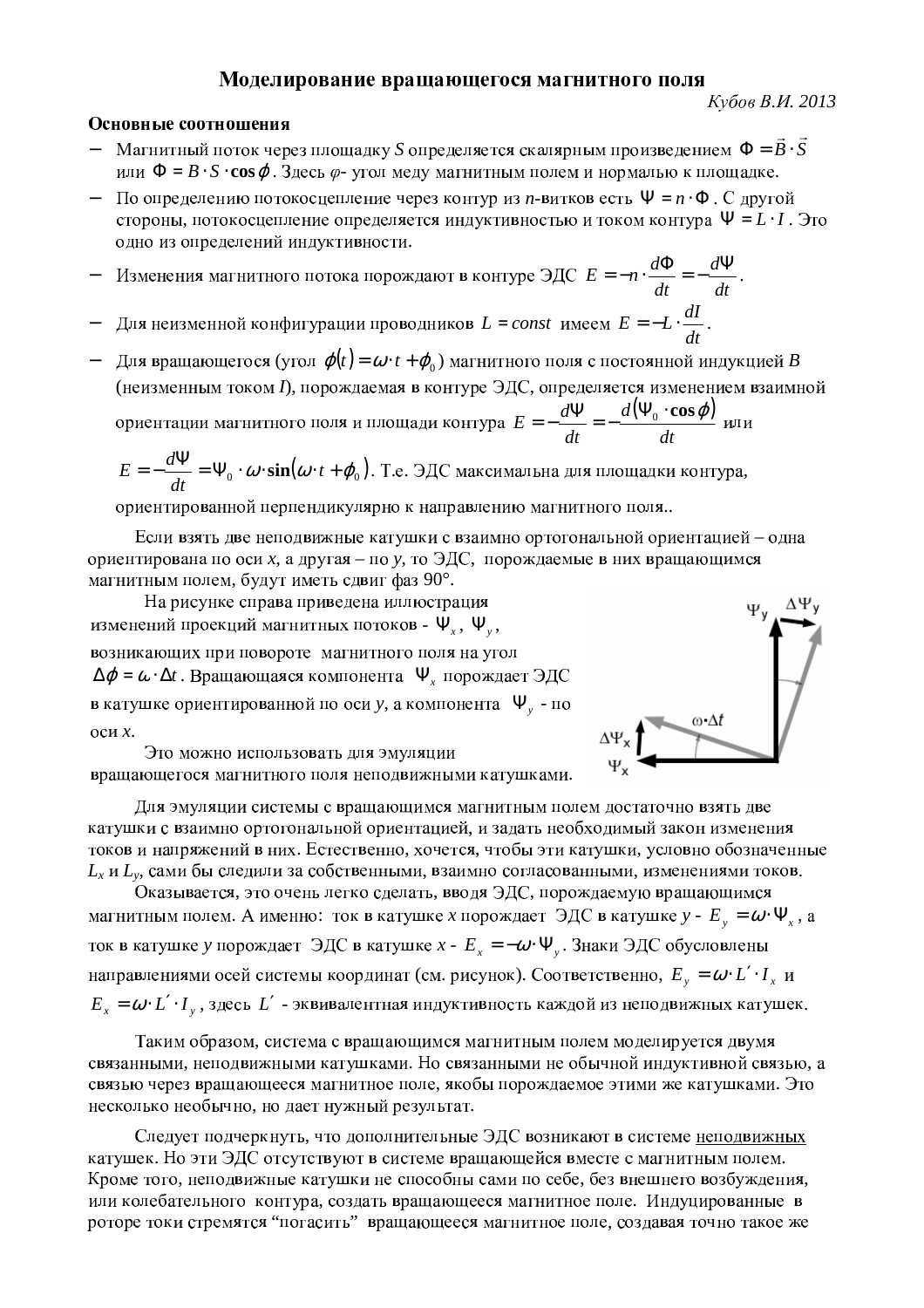поле противоположной ориентации. Зная это, мы искусственно вводим фиктивные ЭДС неподвижных катушках, обеспечивающие такое же "гашение" поля, как и вращающийс ротор.

Не учет этих обстоятельства может приводить к, различного рода, парадоксам.

## LTspice-модель вращающегося магнитного пол

Ниже приведена LTspice-модель, иллюстрирующая процедуру симуляци вращающегося магнитного поля неподвижными, но функционально связанными катушками.



Модель вращающегося магнитного поля.

В левой части схемы показаны два функционально связанных контура х и у. Кажды из контуров имеет свою индуктивность Li, сопротивление Ri и источник ЭДС Вi. ЭД определяется током в смежном, ортогональном контуре:

− <sup>5</sup> <sup>3</sup> <sup>7</sup> y: V=W\*Lr\*I(Lx);

– для х: V= -W\*Lr\*I(Ly).

В начальный момент времени ток в у-контуре равен 1А, а в *х*-контуре - нулю.

Справа показан обычный, уединенный контур из индуктивности L0 и сопротивлени R0. В начальный момент времени ток в этом контуре равен 1А. При вращении этог контура, эквивалентные проекции тока на оси х, у должны изменятся во времени, соответствии с углом поворота. Проекции на оси вычисляются источниками напряжения В0i:

$$
- \quad \text{and } y: V = I(L0)^* \cos(W^* \text{time});
$$

$$
- \quad \text{and } x: V = -I(L0)^* \sin(W^* \text{time}).
$$

Здесь 1V источника напряжения соответствует току 1А.



и проекций тока вращающейся катушки - внизу.